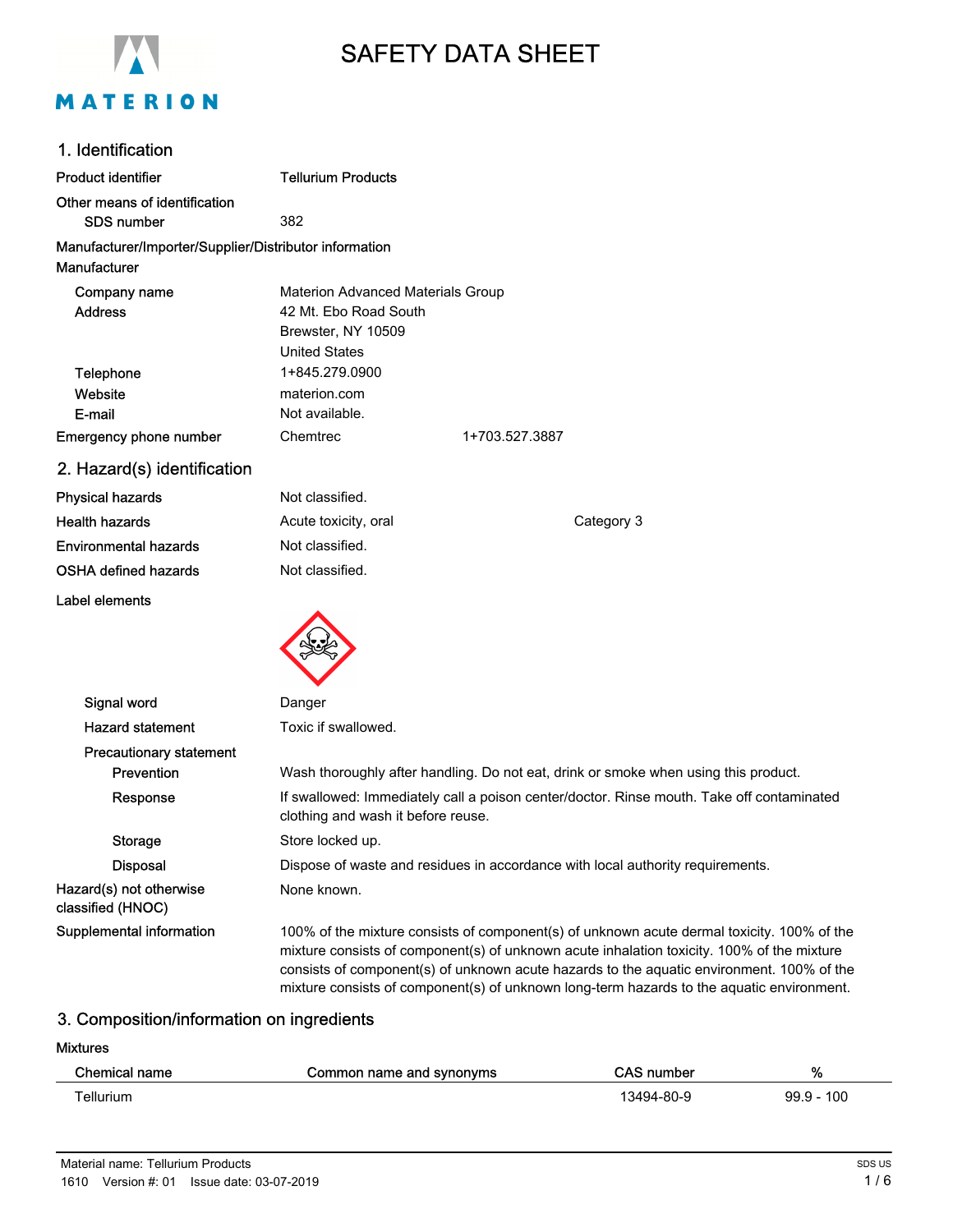| 4. First-aid measures                                                        |                                                                                                                                                                                                                                                                                                                                                                                                                                                              |
|------------------------------------------------------------------------------|--------------------------------------------------------------------------------------------------------------------------------------------------------------------------------------------------------------------------------------------------------------------------------------------------------------------------------------------------------------------------------------------------------------------------------------------------------------|
| Inhalation                                                                   | Move to fresh air. Call a physician if symptoms develop or persist.                                                                                                                                                                                                                                                                                                                                                                                          |
| Skin contact                                                                 | Rinse skin with water/shower. Get medical attention if irritation develops and persists.                                                                                                                                                                                                                                                                                                                                                                     |
| Eye contact                                                                  | Do not rub eyes. Rinse with water. Get medical attention if irritation develops and persists.                                                                                                                                                                                                                                                                                                                                                                |
| Ingestion                                                                    | Call a physician or poison control center immediately. Rinse mouth. Do not induce vomiting without<br>advice from poison control center. If vomiting occurs, keep head low so that stomach content<br>doesn't get into the lungs. Do not use mouth-to-mouth method if victim ingested the substance.<br>Induce artificial respiration with the aid of a pocket mask equipped with a one-way valve or other<br>proper respiratory medical device.             |
| Most important<br>symptoms/effects, acute and<br>delayed                     | Nausea. Dusts may irritate the respiratory tract, skin and eyes.                                                                                                                                                                                                                                                                                                                                                                                             |
| Indication of immediate medical<br>attention and special treatment<br>needed | Provide general supportive measures and treat symptomatically. Keep victim warm. Keep victim<br>under observation. Symptoms may be delayed.                                                                                                                                                                                                                                                                                                                  |
| <b>General information</b>                                                   | Ensure that medical personnel are aware of the material(s) involved, and take precautions to<br>protect themselves. Show this safety data sheet to the doctor in attendance.                                                                                                                                                                                                                                                                                 |
| 5. Fire-fighting measures                                                    |                                                                                                                                                                                                                                                                                                                                                                                                                                                              |
| Suitable extinguishing media                                                 | Foam. Dry powder. Carbon dioxide (CO2).                                                                                                                                                                                                                                                                                                                                                                                                                      |
| Unsuitable extinguishing media                                               | Do not use water jet as an extinguisher, as this will spread the fire.                                                                                                                                                                                                                                                                                                                                                                                       |
| Specific hazards arising from<br>the chemical                                | During fire, gases hazardous to health may be formed.                                                                                                                                                                                                                                                                                                                                                                                                        |
| Special protective equipment<br>and precautions for firefighters             | Self-contained breathing apparatus and full protective clothing must be worn in case of fire.                                                                                                                                                                                                                                                                                                                                                                |
| Fire fighting<br>equipment/instructions                                      | Move containers from fire area if you can do so without risk.                                                                                                                                                                                                                                                                                                                                                                                                |
| Specific methods                                                             | Use standard firefighting procedures and consider the hazards of other involved materials.                                                                                                                                                                                                                                                                                                                                                                   |
| <b>General fire hazards</b>                                                  | No unusual fire or explosion hazards noted.                                                                                                                                                                                                                                                                                                                                                                                                                  |
| 6. Accidental release measures                                               |                                                                                                                                                                                                                                                                                                                                                                                                                                                              |
| Personal precautions, protective<br>equipment and emergency<br>procedures    | Keep unnecessary personnel away. Keep people away from and upwind of spill/leak. Wear<br>appropriate protective equipment and clothing during clean-up. Use a NIOSH/MSHA approved<br>respirator if there is a risk of exposure to dust/fume at levels exceeding the exposure limits. Ensure<br>adequate ventilation. Local authorities should be advised if significant spillages cannot be<br>contained. For personal protection, see section 8 of the SDS. |
| Methods and materials for<br>containment and cleaning up                     | Avoid the generation of dusts during clean-up. Collect dust using a vacuum cleaner equipped with<br>HEPA filter. Stop the flow of material, if this is without risk.                                                                                                                                                                                                                                                                                         |
|                                                                              | Large Spills: Wet down with water and dike for later disposal. Absorb in vermiculite, dry sand or<br>earth and place into containers. Shovel the material into waste container. Following product<br>recovery, flush area with water.                                                                                                                                                                                                                        |
|                                                                              | Small Spills: Sweep up or vacuum up spillage and collect in suitable container for disposal. Wipe<br>up with absorbent material (e.g. cloth, fleece). Clean surface thoroughly to remove residual<br>contamination.                                                                                                                                                                                                                                          |
|                                                                              | Never return spills to original containers for re-use. For waste disposal, see section 13 of the SDS.                                                                                                                                                                                                                                                                                                                                                        |
| <b>Environmental precautions</b>                                             | Avoid discharge into drains, water courses or onto the ground.                                                                                                                                                                                                                                                                                                                                                                                               |
| 7. Handling and storage                                                      |                                                                                                                                                                                                                                                                                                                                                                                                                                                              |
| Precautions for safe handling                                                | Minimize dust generation and accumulation. Provide appropriate exhaust ventilation at places<br>where dust is formed. Do not taste or swallow. Avoid prolonged exposure. When using, do not eat,<br>drink or smoke. Wear appropriate personal protective equipment. Wash hands thoroughly after<br>handling. Observe good industrial hygiene practices.                                                                                                      |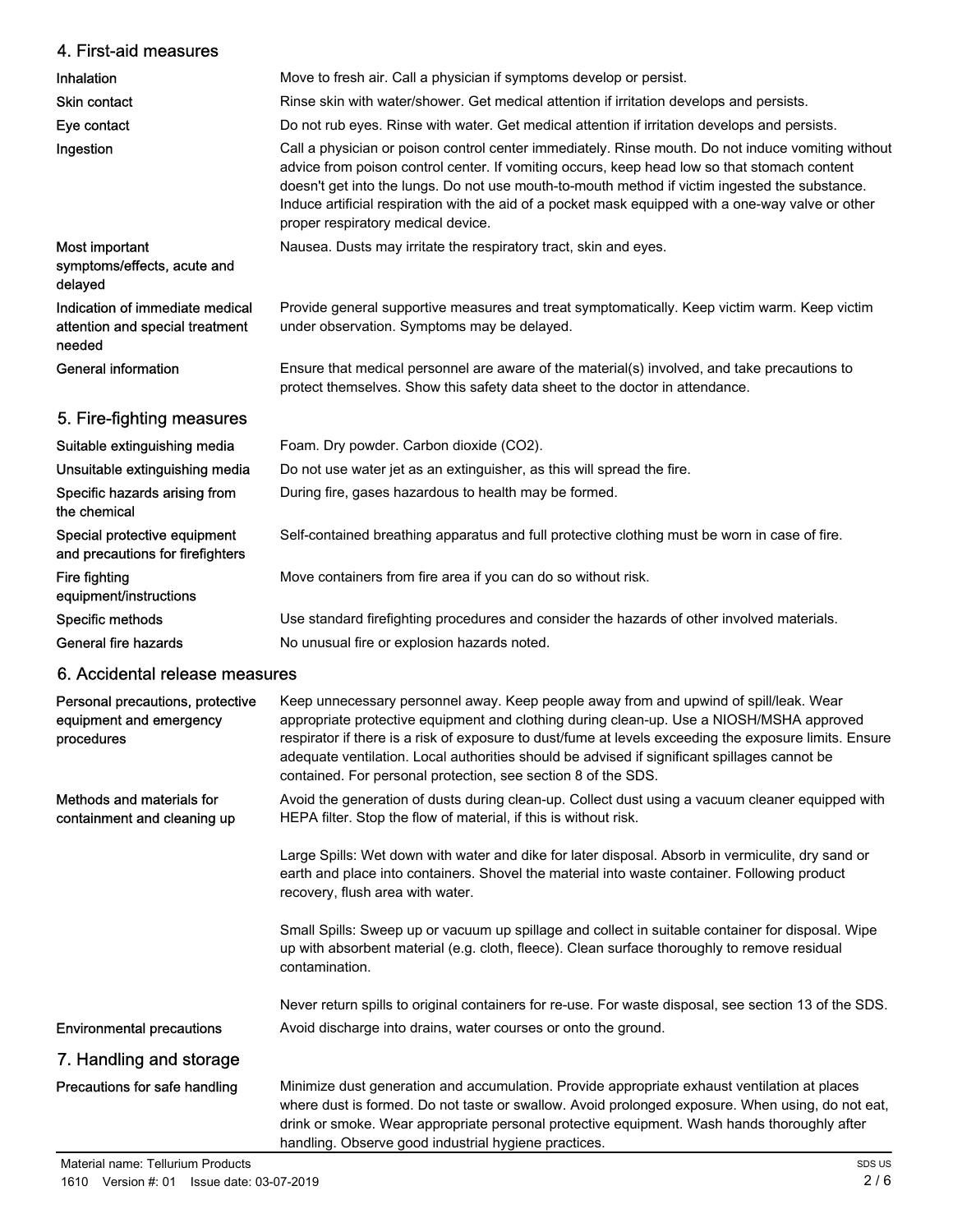# 8. Exposure controls/personal protection

#### Occupational exposure limits

The following constituents are the only constituents of the product which have a PEL, TLV or other recommended exposure limit. At this time, the other constituents have no known exposure limits.

| Components                                  | US. OSHA Table Z-1 Limits for Air Contaminants (29 CFR 1910.1000)<br><b>Type</b> | Value                                                                                                                                                                                                                                                                                                                                                                                                                                                                                                                                                                                                                                                                                                        |
|---------------------------------------------|----------------------------------------------------------------------------------|--------------------------------------------------------------------------------------------------------------------------------------------------------------------------------------------------------------------------------------------------------------------------------------------------------------------------------------------------------------------------------------------------------------------------------------------------------------------------------------------------------------------------------------------------------------------------------------------------------------------------------------------------------------------------------------------------------------|
| Tellurium (CAS 13494-80-9)                  | PEL                                                                              | $0.1$ mg/m $3$                                                                                                                                                                                                                                                                                                                                                                                                                                                                                                                                                                                                                                                                                               |
| <b>US. ACGIH Threshold Limit Values</b>     |                                                                                  |                                                                                                                                                                                                                                                                                                                                                                                                                                                                                                                                                                                                                                                                                                              |
| Components                                  | <b>Type</b>                                                                      | Value                                                                                                                                                                                                                                                                                                                                                                                                                                                                                                                                                                                                                                                                                                        |
| Tellurium (CAS 13494-80-9)                  | <b>TWA</b>                                                                       | $0.1$ mg/m $3$                                                                                                                                                                                                                                                                                                                                                                                                                                                                                                                                                                                                                                                                                               |
| US, NIOSH: Pocket Guide to Chemical Hazards |                                                                                  |                                                                                                                                                                                                                                                                                                                                                                                                                                                                                                                                                                                                                                                                                                              |
| Components                                  | Type                                                                             | Value                                                                                                                                                                                                                                                                                                                                                                                                                                                                                                                                                                                                                                                                                                        |
| Tellurium (CAS 13494-80-9)                  | TWA                                                                              | $0.1$ mg/m $3$                                                                                                                                                                                                                                                                                                                                                                                                                                                                                                                                                                                                                                                                                               |
|                                             | US. California Code of Regulations, Title 8, Section 5155. Airborne Contaminants |                                                                                                                                                                                                                                                                                                                                                                                                                                                                                                                                                                                                                                                                                                              |
| Components                                  | <b>Type</b>                                                                      | Value                                                                                                                                                                                                                                                                                                                                                                                                                                                                                                                                                                                                                                                                                                        |
| Tellurium (CAS 13494-80-9)                  | PEL                                                                              | $0.1$ mg/m $3$                                                                                                                                                                                                                                                                                                                                                                                                                                                                                                                                                                                                                                                                                               |
| <b>Biological limit values</b>              | No biological exposure limits noted for the ingredient(s).                       |                                                                                                                                                                                                                                                                                                                                                                                                                                                                                                                                                                                                                                                                                                              |
| Appropriate engineering controls            | below the recommended exposure limits.                                           | Good general ventilation should be used. Ventilation rates should be matched to conditions. If<br>applicable, use process enclosures, local exhaust ventilation, or other engineering controls to<br>maintain airborne levels below recommended exposure limits. If exposure limits have not been<br>established, maintain airborne levels to an acceptable level. If engineering measures are not<br>sufficient to maintain concentrations of dust particulates below the Occupational Exposure Limit<br>(OEL), suitable respiratory protection must be worn. If material is ground, cut, or used in any<br>operation which may generate dusts, use appropriate local exhaust ventilation to keep exposures |
| Eye/face protection                         | Individual protection measures, such as personal protective equipment            | Face shield is recommended. Wear safety glasses with side shields (or goggles).                                                                                                                                                                                                                                                                                                                                                                                                                                                                                                                                                                                                                              |
| Skin protection<br>Hand protection          | Wear appropriate chemical resistant gloves.                                      |                                                                                                                                                                                                                                                                                                                                                                                                                                                                                                                                                                                                                                                                                                              |
| Other                                       | Wear appropriate chemical resistant clothing.                                    |                                                                                                                                                                                                                                                                                                                                                                                                                                                                                                                                                                                                                                                                                                              |
| <b>Respiratory protection</b>               | exceeding the exposure limits.                                                   | Use a NIOSH/MSHA approved respirator if there is a risk of exposure to dust/fume at levels                                                                                                                                                                                                                                                                                                                                                                                                                                                                                                                                                                                                                   |
| <b>Thermal hazards</b>                      | Wear appropriate thermal protective clothing, when necessary.                    |                                                                                                                                                                                                                                                                                                                                                                                                                                                                                                                                                                                                                                                                                                              |
| General hygiene considerations              | work clothing and protective equipment to remove contaminants.                   | Keep away from food and drink. Always observe good personal hygiene measures, such as<br>washing after handling the material and before eating, drinking, and/or smoking. Routinely wash                                                                                                                                                                                                                                                                                                                                                                                                                                                                                                                     |

## 9. Physical and chemical properties

| Appearance                   |                                |
|------------------------------|--------------------------------|
| <b>Physical state</b>        | Solid.                         |
| Form                         | Powder.                        |
| Color                        | Not available.                 |
| Odor                         | Not available.                 |
| Odor threshold               | Not available.                 |
| рH                           | Not available.                 |
| Melting point/freezing point | 841.64 °F (449.8 °C) estimated |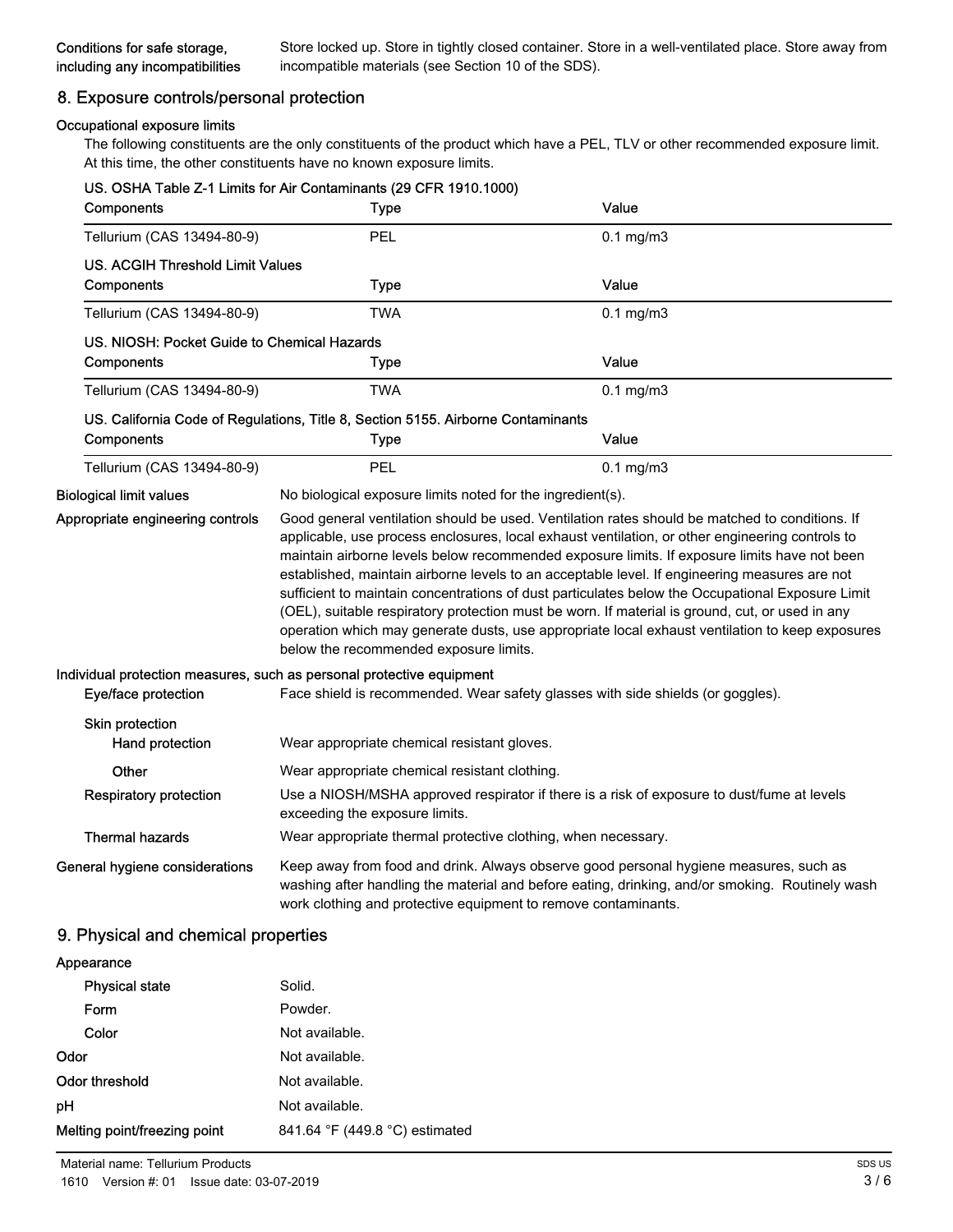| Initial boiling point and boiling<br>range        | 1813.82 °F (989.9 °C) estimated                                                                                            |
|---------------------------------------------------|----------------------------------------------------------------------------------------------------------------------------|
| Flash point                                       | Not available.                                                                                                             |
| <b>Evaporation rate</b>                           | Not available.                                                                                                             |
| Flammability (solid, gas)                         | Not available.                                                                                                             |
| Upper/lower flammability or explosive limits      |                                                                                                                            |
| Flammability limit - lower<br>(%)                 | Not available.                                                                                                             |
| Flammability limit - upper<br>(%)                 | Not available.                                                                                                             |
| Explosive limit - lower (%)                       | Not available.                                                                                                             |
| Explosive limit - upper (%)                       | Not available.                                                                                                             |
| Vapor pressure                                    | 0.00001 hPa estimated                                                                                                      |
| Vapor density                                     | Not available.                                                                                                             |
| <b>Relative density</b>                           | Not available.                                                                                                             |
| Solubility(ies)<br>Solubility (water)             | Not available.                                                                                                             |
| <b>Partition coefficient</b><br>(n-octanol/water) | Not available.                                                                                                             |
| Auto-ignition temperature                         | Not available.                                                                                                             |
| Decomposition temperature                         | Not available.                                                                                                             |
| <b>Viscosity</b>                                  | Not available.                                                                                                             |
| Other information                                 |                                                                                                                            |
| <b>Density</b>                                    | 6.11 g/cm3 estimated                                                                                                       |
| <b>Explosive properties</b>                       | Not explosive.                                                                                                             |
| <b>Oxidizing properties</b>                       | Not oxidizing.                                                                                                             |
| Specific gravity                                  | 6.11 estimated                                                                                                             |
| 10. Stability and reactivity                      |                                                                                                                            |
| Reactivity                                        | The product is stable and non-reactive under normal conditions of use, storage and transport.                              |
| <b>Chemical stability</b>                         | Material is stable under normal conditions.                                                                                |
| Possibility of hazardous<br>reactions             | Hazardous polymerization does not occur.                                                                                   |
| Conditions to avoid                               | Keep away from heat, hot surfaces, sparks, open flames and other ignition sources. Contact with<br>incompatible materials. |
| Incompatible materials                            | Acids. Strong oxidizing agents. Chlorine.                                                                                  |
| Hazardous decomposition<br>products               | No hazardous decomposition products are known.                                                                             |
| 11. Toxicological information                     |                                                                                                                            |
| Information on likely routes of exposure          |                                                                                                                            |
| Inhalation                                        | Dust may irritate respiratory system. Prolonged inhalation may be harmful.                                                 |
| Skin contact                                      | Dust or powder may irritate the skin.                                                                                      |
| Eye contact                                       | Dust may irritate the eyes.                                                                                                |
| Ingestion                                         | Toxic if swallowed.                                                                                                        |

Nausea. Dusts may irritate the respiratory tract, skin and eyes.

Symptoms related to the physical, chemical and toxicological characteristics

Information on toxicological effects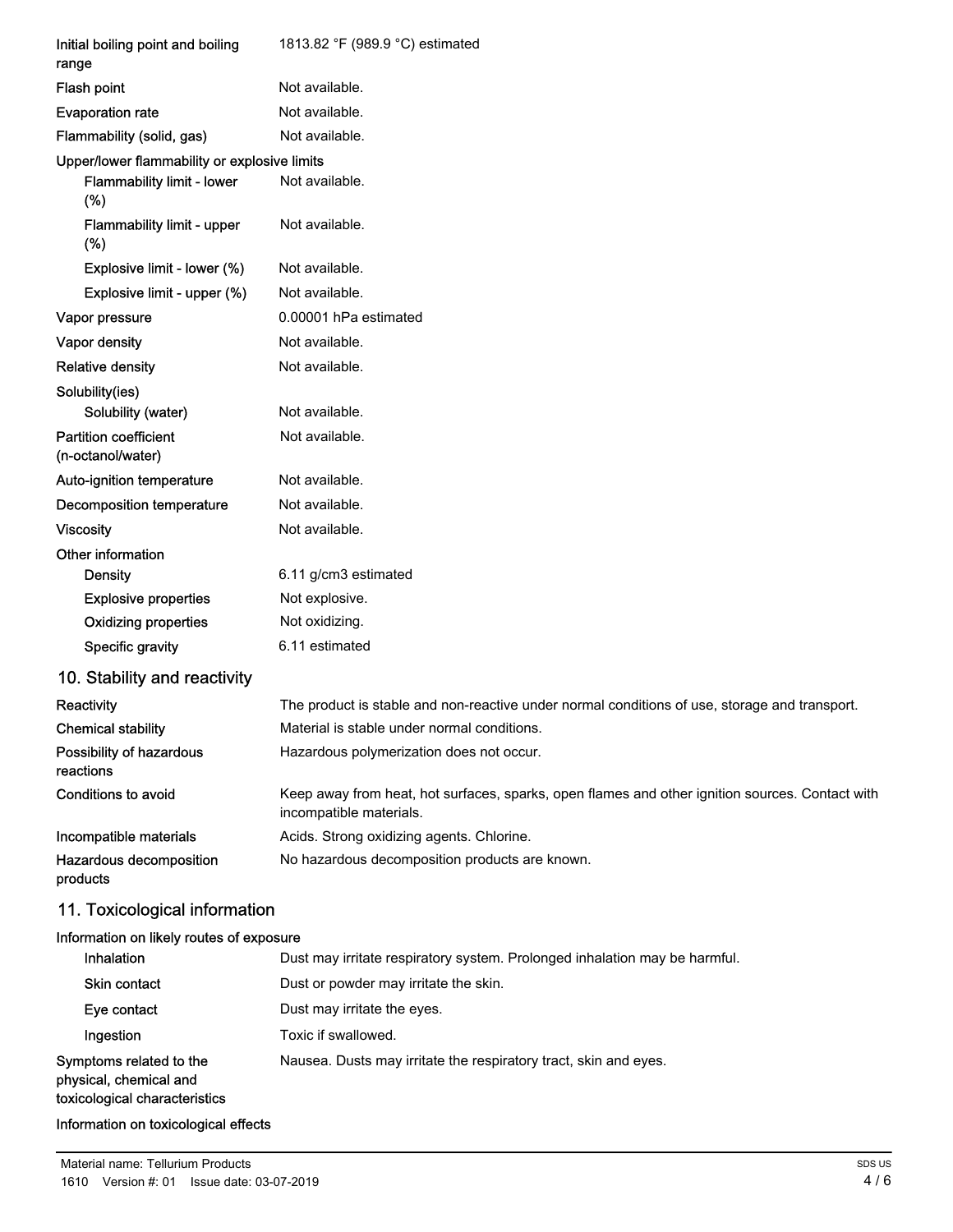| <b>Acute toxicity</b>                                  | Toxic if swallowed.                                                                                                                                                                                                    |
|--------------------------------------------------------|------------------------------------------------------------------------------------------------------------------------------------------------------------------------------------------------------------------------|
| Skin corrosion/irritation                              | Prolonged skin contact may cause temporary irritation.                                                                                                                                                                 |
| Serious eye damage/eye<br>irritation                   | Direct contact with eyes may cause temporary irritation.                                                                                                                                                               |
| Respiratory or skin sensitization                      |                                                                                                                                                                                                                        |
| <b>Respiratory sensitization</b>                       | Not a respiratory sensitizer.                                                                                                                                                                                          |
| <b>Skin sensitization</b>                              | This product is not expected to cause skin sensitization.                                                                                                                                                              |
| Germ cell mutagenicity                                 | No data available to indicate product or any components present at greater than 0.1% are<br>mutagenic or genotoxic.                                                                                                    |
| Carcinogenicity                                        | Not classifiable as to carcinogenicity to humans.                                                                                                                                                                      |
| IARC Monographs. Overall Evaluation of Carcinogenicity |                                                                                                                                                                                                                        |
| Not listed.                                            | OSHA Specifically Regulated Substances (29 CFR 1910.1001-1052)                                                                                                                                                         |
| Not regulated.                                         | US. National Toxicology Program (NTP) Report on Carcinogens                                                                                                                                                            |
| Not listed.                                            |                                                                                                                                                                                                                        |
| Reproductive toxicity                                  | This product is not expected to cause reproductive or developmental effects.                                                                                                                                           |
| Specific target organ toxicity -<br>single exposure    | Not classified.                                                                                                                                                                                                        |
| Specific target organ toxicity -<br>repeated exposure  | Not classified.                                                                                                                                                                                                        |
| <b>Aspiration hazard</b>                               | Not an aspiration hazard.                                                                                                                                                                                              |
| <b>Chronic effects</b>                                 | Prolonged inhalation may be harmful.                                                                                                                                                                                   |
| 12. Ecological information                             |                                                                                                                                                                                                                        |
| Ecotoxicity                                            | The product is not classified as environmentally hazardous. However, this does not exclude the<br>possibility that large or frequent spills can have a harmful or damaging effect on the environment.                  |
| Persistence and degradability                          | No data is available on the degradability of this product.                                                                                                                                                             |
| <b>Bioaccumulative potential</b>                       | No data available.                                                                                                                                                                                                     |
| Mobility in soil                                       | No data available.                                                                                                                                                                                                     |
| Other adverse effects                                  | No other adverse environmental effects (e.g. ozone depletion, photochemical ozone creation<br>potential, endocrine disruption, global warming potential) are expected from this component.                             |
| 13. Disposal considerations                            |                                                                                                                                                                                                                        |
| <b>Disposal instructions</b>                           | Collect and reclaim or dispose in sealed containers at licensed waste disposal site. Dispose of<br>contents/container in accordance with local/regional/national/international regulations.                            |
| Local disposal regulations                             | Dispose in accordance with all applicable regulations.                                                                                                                                                                 |
| Hazardous waste code                                   | The waste code should be assigned in discussion between the user, the producer and the waste<br>disposal company.                                                                                                      |
| Waste from residues / unused<br>products               | Dispose of in accordance with local regulations. Empty containers or liners may retain some<br>product residues. This material and its container must be disposed of in a safe manner (see:<br>Disposal instructions). |
| Contaminated packaging                                 | Since emptied containers may retain product residue, follow label warnings even after container is<br>emptied. Empty containers should be taken to an approved waste handling site for recycling or<br>disposal.       |
| 14 Transport information                               |                                                                                                                                                                                                                        |

#### 14. Transport information

# DOT

Not regulated as dangerous goods.

# IATA

Not regulated as dangerous goods.